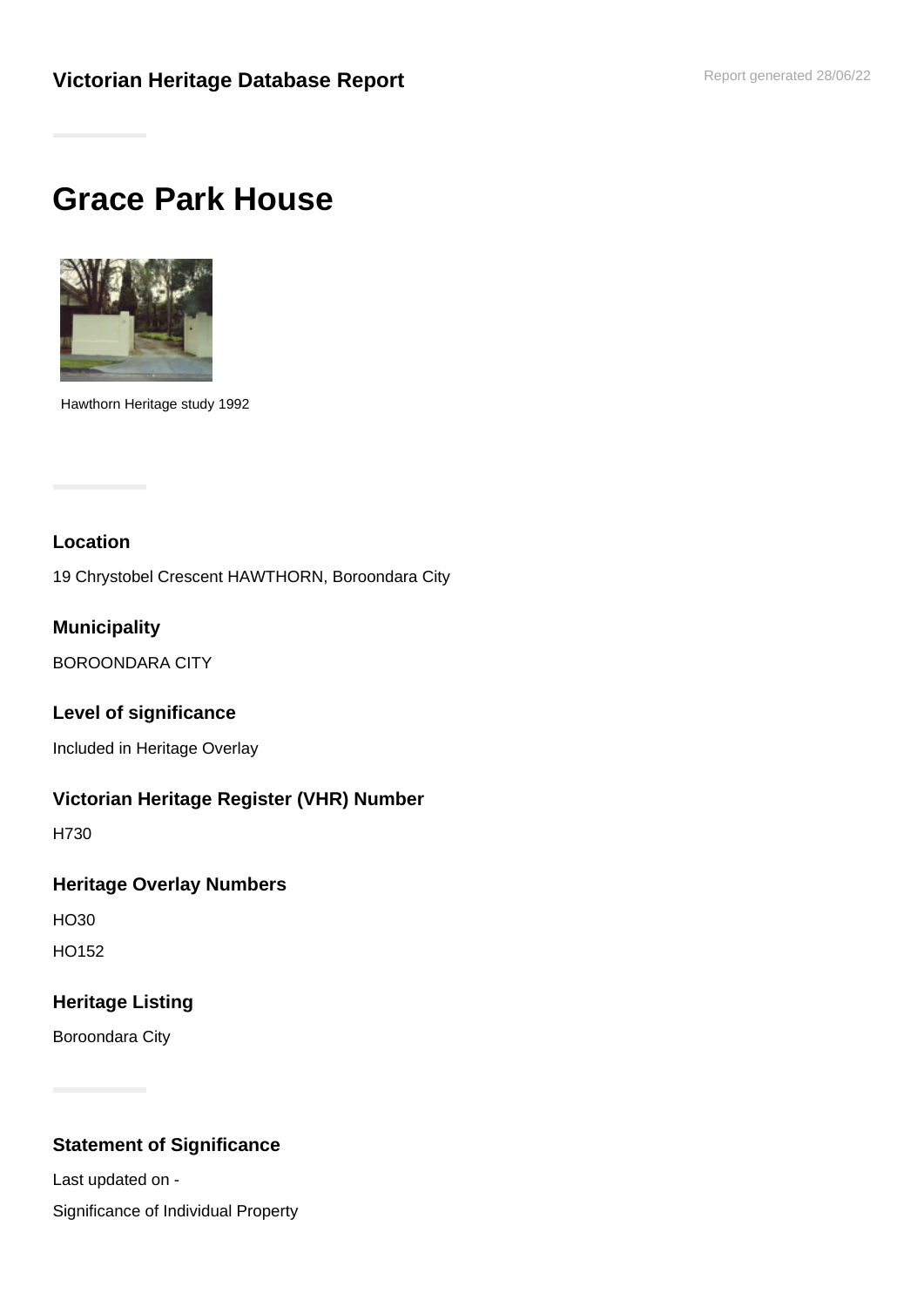1. The mansion house and land from which a garden suburb at State significance was established.

2. One of the earliest surviving mansion houses in the Hawthorn area and although altered, of architectural importance as a rare example of a Georgian styled house.

3. It is an early but altered example of the work of the notable Melbourne architect, John Gill.

4. "Grace Park House" has associations with Michael Lynch, publican, the first owner and well-known early Melbourne citizen and early settler in Hawthorn.

HO152 Grace Park and Hawthorn Grove Precincts, Hawthorn

The Grace Park and Hawthorn Grove Precincts, Hawthorn, are of heritage significance for the following reasons:

- The place is a concentrated and relatively intact precinct of generally high quality residential buildings of the later Victorian and Federation periods.

- Hilda Crescent has an unbroken set of highly distinctive Federation house designs, and the mode continues in the adjacent streets.

- The area is characterised by mature gardens and street trees, filtering the light in the more southern streets, south of Kinkora Road, and giving the area a distinctive shaded character.

- The diagonal house compositions and curving streets in the Grace Park Precinct combine to create an informal and picturesque character.

- The northern section - Kinkora Road and Hawthorn Grove - has a large concentration of 1880s housing in tighter patterns that are similarly characteristic of that earlier era, and is relatively intact. These streets were the first typically-scaled suburban development in Hawthorn, in contrast to the St James Park area which began as a mansion group.

- The Barkers Road section is more heterogeneous, but does incorporate several notable Federation and Bungalow designs. Clovelly Court is an impressive apartment group utilising garden villa forms, comparing with both the courtyard flats in the Fairview Park Precinct (HO148) and the more similar Corsewall Close (HO149).

- Located at the southern end of the precinct, the Michael Tuck Stand at the Glenferrie Oval is striking both for the way it draws on its red-brick domestic surroundings as it is for its 1938 modernity.

- The precinct is visually unified by the shared, curving park based around the former Kew Railway line, that runs though the entire precinct from south to north and reads as a reminder of the precinct's early popularity as a commuter suburb.

| Heritage Study/Consultant | Boroondara - Hawthorn Heritage study 1992, Meredith Gould,<br>Conservation Architects, 1992; |
|---------------------------|----------------------------------------------------------------------------------------------|
| <b>Other Names</b>        | Grace Park House,                                                                            |
| Hermes Number             | 14883                                                                                        |
| <b>Property Number</b>    |                                                                                              |

#### **Physical Description 1**

The Grace Park estate was formed from several lots purchased by Michael or Julia Lynch between 1846 and 1847, forming grounds to "Grace Park House", constructed by the Lynch's before 1858.

After Lynch's death in October 1871, Julia Lynch became the owner/occupier of the house and 3 acres. In 1884 the Grace Park Estate was leased to the Grace Park Leasehold Syndicate headed by Henry Byron Moore and